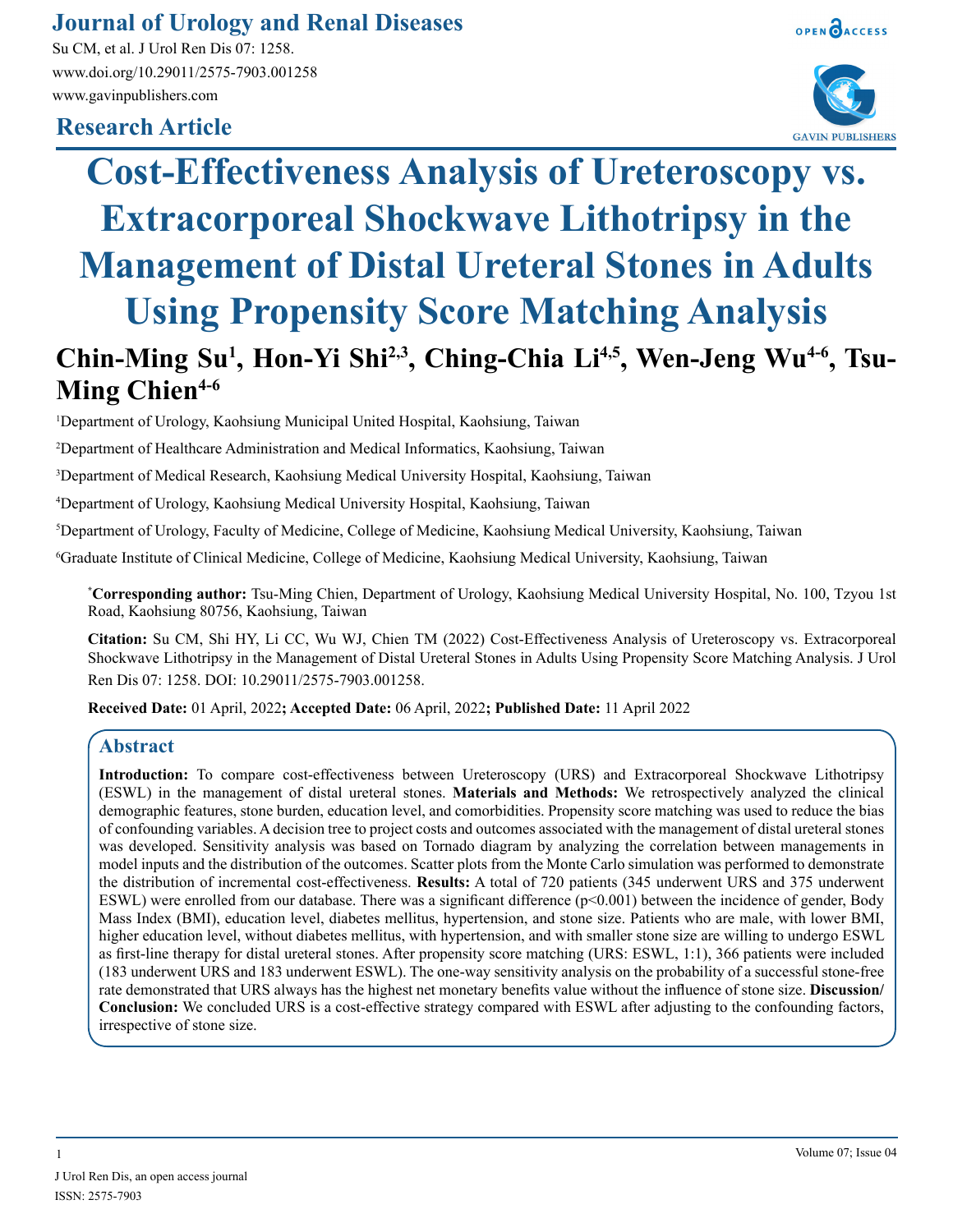**Keywords:** Cost-effectiveness; Extracorporeal shockwave lithotripsy; Ureteroscopy

# **Introduction**

Urolithiasis is an important public health issue with a substantial health burden and considerable global economic consequences [1-3]. Although urolithiasis is rarely fatal, it does have a profound impact on the quality of life. Moreover,  $>5\%$  of the US population has been diagnosed with nephrolithiasis, and about one-half of (first-time) stone formers will have a recurrence within five years. The age-adjusted prevalence of urolithiasis in 2010 in Taiwan was 9.01%, 5.79%, and 7.38% in males, females, and all subjects, respectively [4]. The direct and indirect costs of stone diseases are substantial among working-age adults [3]. The cost of stone management reflects the cost of healthcare services required to treat stone diseases and utilization rates. Although the care of individuals with urolithiasis has changed from the inpatient to the outpatient setting and the hospital length of stay has decreased, the costs continue to rise because of increases in kidney stones prevalence [5]. Thus, reducing physician fees for decreasing treatment-related costs is not practical. There were no significant improvements in surgical technique or machine development. One area of cost savings could be to develop better guidelines for acute management, optimizing timing for surgery in acute settings [5]. Innes et al. [6] suggested that patients with >7-mm ureteral stones or 5-7 mm proximal ureteral stones should undergo early intervention to improve outcomes. Consequently, early intervention may increase morbidity for patients with smaller stones (<5 mm). The current guideline [7] indicated that Ureteroscopy (URS) or Extracorporeal Shockwave Lithotripsy (ESWL) is the main treatment option in patients with mild or distal ureteral stones. Thus, this intervention relieves the obstruction and achieves a stone-free status. Furthermore, URS is more effective than ESWL. However, the EWSL has the advantage of being noninvasive and a less costly alternative. A higher probability of repeating the procedure is sometimes needed, raising the overall cost since the ESWL is less effective. The treatment-related adverse events are also different between interventions. Another important factor for treatment selection is the cost for patients suitable for both modalities. A cost-effectiveness analysis comparing URS and ESWL is needed, taking these factors into account. Moreover, a recent meta-analysis study comparing the cost-effectiveness between URS and ESWL showed limited evidence to suggest that URS is less expensive than ESWL [8]. Another study [9] from the UK demonstrated that the magnitude of the cost difference means that URS is unlikely to be a cost-effective intervention at a population level for first-line treatment, implying that EWSL should be the first treatment of choice. Due to the lack of standardization in patient profile, the healthcare insurance system and the studies seem contradictory. In Taiwan, >98% of the population is covered by the national health insurance system. Therefore, the cost is uniform in the study. Other basic social demographic data (e.g., age, gender, education level,

and selected comorbidities) were considered factors for treatment choices. Therefore, these potential confounders were adjusted in the current study cohort. This is the most standardized study comparing cost-effectiveness between URS and ESWL.

#### **Materials and Methods**

#### **Patients**

Data came from consecutive patients with a distal ureteral stone between 2017 and 2019 at the Kaohsiung Medical University Hospital, Taiwan. Moreover, clinical data were retrospectively collected. The present study was supervised by the Institutional Review Board of the Kaohsiung Medical University Hospital (KMUHIRB-E(II)-20180159). All patients had radiological evidence of urinary stones.

#### **Model Structure**

A decision tree to project costs and outcomes associated with the management of distal ureteral stones was developed to evaluate clinical outcomes and costs associated with the management of uncomplicated distal ureteral stones. We defined complicated stones as those with sings of sepsis or acute renal failure, solitary kidney and bilateral obstructive uropathy. Complicated stones were excluded in the current cohort. We compared two strageies, (1) ESWL, and (2) URS. Gender, age, Body Mass Index (BMI), education level, hypertension, diabetes mellitus, and fever were included as selected comorbidities due to the potential influence of treatment choice. Therefore, these potential confounders were adjusted in the current study cohort. Furthermore, propensity score matching reduced the bias of confounding variables found in the treatment effect obtained from simply comparing outcomes. The initial treatment and total costs within one month were recorded. The cost-effectiveness was analyzed according to stone size.

#### **ESWL**

Patients who underwent ESWL were evaluated by serum creatinine level and coagulation profile. ESWL was performed using the third-generation Dornier lithotripter (Dorneier, Gernamy) as the outpatient procedure. Voltage was set at 10-12 Kv and shockwave was set at 3000-3500 shocks for each treatment. Patients were discharged after 1-2 hours surveillance with routine pain relief medications and evaluated one or two weeks later by radiologic exam to assess stone passage.

#### **URS**

Patients who underwent URS were by routine pre-operation survey (including urine analysis, renal function, liver function, coagulation profile, chest radiograph, electrocardiography and electrolyte data. Ureteroscopy was performed using 4.5/8-Fr, 5˚ semi-rigid ureteroscope (Richard Wolf, Germany) under geneal anesthesia. For ureteroscopic lithotripsy, a pneumatic lithotripter (Swiss Litho Clast®) was used and stones were fragmented down to pieces smaller than 2 mm in diameter. A 6Fr double J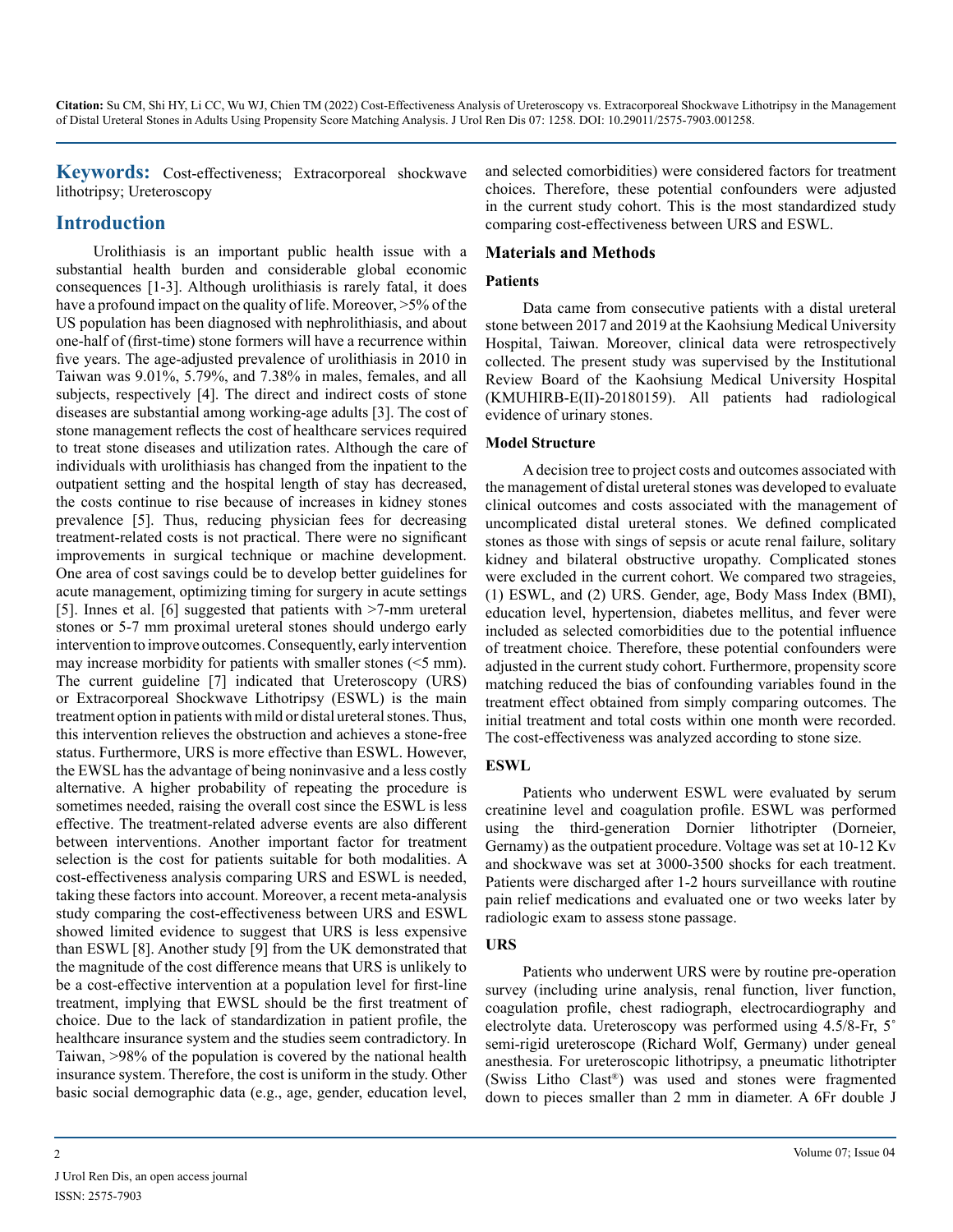was indwelled after the procedure. Patients were discharged at the second day after catheter removal. The stent were removed 2 weeks later after the operation.

#### **Key Assumptions**

Some of the basic assumptions in this model included the following:

- There were no kidney stones in the current status.
- Ancillary treatment is a different treatment to the primary treatment.
- If the patient did not pass the stone after ESWL, we did not recommend second ESWL treatment within 28 days.
- The urologist always successfully finished the retrograse access for URS and always placed a ureteral stent after the procedure.
- All patients removed the ureteral stent 2 weeks after the operation.

#### **Statistics**

Differences between categorical parameters were assessed using  $c^2$  or Fisher's exact test. Continuous parameters were assessed by using a t-test or Mann-Whitney-Wilcoxon test. The threshold for statistical significance was set at  $p < 0.05$ . The Statistical Package for Social Sciences, version 20.0 (SPSS Inc., Chicago, IL, USA), was used for all statistical analyses. Furthermore, TreeAge Pro 2017 was used for cost-effectiveness and sensitivity analyses. Sensitivity analysis was based on the Tornado diagram by analyzing the correlation between managements in model inputs and the outcomes' distribution. Consequently, scatter plots from the Monte Carlo simulation were performed to demonstrate the distribution of incremental cost-effectiveness.

#### **Results**

Between 2017 and 2019, 772 consecutive patients with a distal ureteral stone were sampled at the Kaohsiung Medical University Hospital in Kaohsiung, Taiwan. Bilateral stones, multiple stones, stone-related pyelonephritis, ESWL-related stonestreet, coagulation disorders, incomplete medical records, and loss of follow-up patients were excluded  $(N = 52)$ . Moreover, 720 patients underwent either URS or ESWL and were included in the current study (Table 1). Furthermore, Table 1 shows a significant difference between the incidence of gender, BMI, education level, diabetes mellitus, hypertension, and stone size. Patients who are male, with lower BMI, higher education level, without diabetes mellitus, with hypertension, and with smaller stone size are willing to undergo ESWL as first-line therapy for distal ureteral stones (Figure 1). There was no significant difference between the two groups except for the stone size. The decision tree with initial branches is shown in Figure. 2. The initial treatment and total costs between URS and ESWL were US 991±260, US 1,127±287, and US 1,039, US 1,148±140, respectively (Table 2). For patients with a smaller stone  $(1 \text{ cm})$ , the initial treatment cost and total cost between URS and ESWL were US 1,016±323, US 1,134±343, and US 1,039, US 1,153±148, respectively (The average exchange rate in 2020 was US\$1 to New Taiwan (NT)\$ 28**)**. Similar trends exist for patients with larger stones (>1 cm) (URS: ESWL, US 975±205, US 1,124±241, and US 1,039, US 1,125±82, respectively). The one-way sensitivity analysis on the probability of a successful stone-free rate demonstrated that URS always has the highest net monetary benefits value without the influence of stone size. The scatter plots from the Monte Carlo simulation (Supplemental Figure 1) and the Tornado diagram (Supplemental Figure 2) are shown in the supplementary files. The incremental cost-effectiveness ratio between URS and ESWL was US 136.1. The present study showed that URS had a higher stonefree rate and lower overall costs.

| <b>Parameter</b>             | Category       | Before propensity score match $(N=720)$ |                 |               | After propensity score match $(N=366)$ |                  |         |
|------------------------------|----------------|-----------------------------------------|-----------------|---------------|----------------------------------------|------------------|---------|
|                              |                | <b>URS</b>                              | ESWL            | p-value       | <b>URS</b>                             | <b>ESWL</b>      | p-value |
|                              |                | $N = 345$                               | $N = 375$       |               | $N=183$                                | $N=183$          |         |
| Gender $\kappa$              | Male           |                                         |                 | $\leq 0.001*$ | 126(68.9)                              | 117(63.9)        | 0.376   |
|                              |                | 183(53.0)                               | 271(72.3)       |               |                                        |                  |         |
|                              | Female         | 162(47.0)                               | 104(27.7)       |               | 57(31.1)                               | 66(36.1)         |         |
| Age (years) <sup>#</sup>     |                | $53.6+/-12.1$                           | $52.1+/-11.9$   | 0.087         | $52.6+/-11.9$                          | $52.1 + (-12.7)$ | 0.711   |
| $BMI^#$                      |                | $30.7 + (-2.8)$                         | $29.6 + (-3.5)$ | $\leq 0.001*$ | $30.5+/-2.8$                           | $30.3+/4.1-$     | 0.575   |
| Education level <sup>#</sup> |                | $9.6 + (-4.0)$                          | $12.4 + (-3.9)$ | $\leq 0.001*$ | $11.1 + (-3.3)$                        | $11.1+/-4.6$     | 0.99    |
| Diabetes mellitus $\kappa$   | Yes            | 68(19.7)                                | 41(10.9)        | $0.001*$      | 28(15.3)                               | 26(14.2)         | 0.883   |
|                              | N <sub>0</sub> | 277(80.3)                               | 334(89.1)       |               | 155(84.7)                              | 157(85.8)        |         |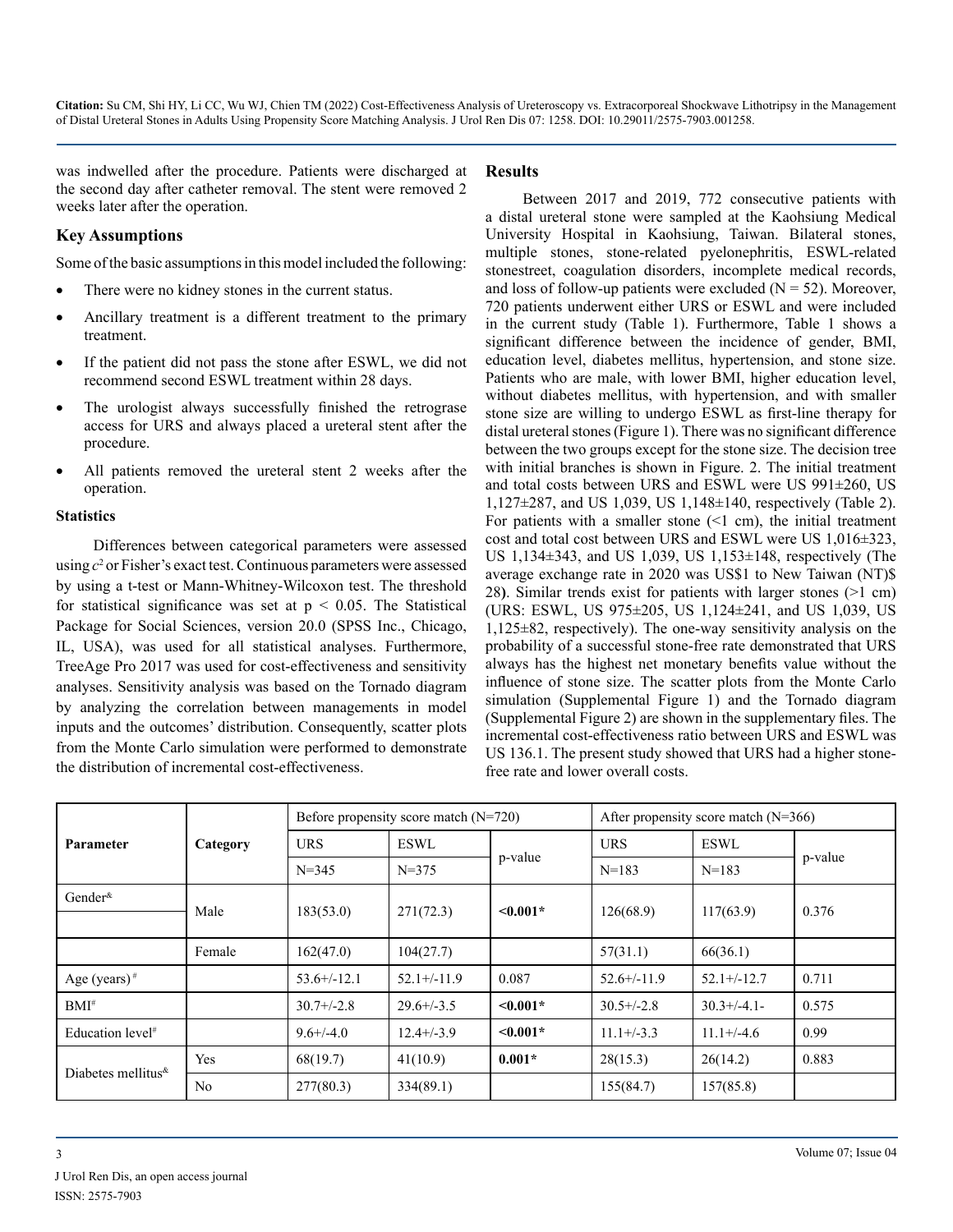| Hypertension $\kappa$<br>Fever episode <sup>&amp;</sup>              | <b>Yes</b>     | 76(22.0)  | 159(42.4) | $\leq 0.001*$ | 56(30.6)  | 58(31.7)  | 0.91          |
|----------------------------------------------------------------------|----------------|-----------|-----------|---------------|-----------|-----------|---------------|
|                                                                      | N <sub>0</sub> | 269(78.0) | 216(57.6) |               | 127(69.4) | 125(68.3) |               |
|                                                                      | Yes            | 7(2.0)    | 11(2.9)   | 0.591         | 3(1.6)    | 5(2.7)    | 0.721         |
|                                                                      | N <sub>0</sub> | 338(98.0) | 364(97.1) |               | 180(98.4) | 178(97.3) |               |
| Stone size $\&$                                                      | $\leq$ lcm     | 160(46.4) | 333(88.8) | $\leq 0.001*$ | 75(41.0)  | 152(83.1) | $\leq 0.001*$ |
|                                                                      | $>1$ cm        | 185(53.6) | 42(11.2)  |               | 108(59.0) | 31(16.9)  |               |
| &: Chi-Square test; #: Student's T-test; "Statistically significant" |                |           |           |               |           |           |               |

**Table 1:** Comparisons between propensity score match and other important demographic parameters in distal ureteral stones.

| <b>Parameters</b>                                                                                              | Total           | <b>URS</b>      | <b>ESWL</b>     | Incremental<br>Difference | <b>ICER</b> |
|----------------------------------------------------------------------------------------------------------------|-----------------|-----------------|-----------------|---------------------------|-------------|
|                                                                                                                | $N = 366$       | $N = 183$       | $N = 183$       |                           |             |
| Initial treatment cost (US)                                                                                    | $1,015 \pm 185$ | $991 \pm 260$   | 1,039           | $-48$                     | $-136.054$  |
| Other treatment cost (US)                                                                                      | $122 \pm 115$   | $136 \pm 81$    | $108 \pm 139$   | 27                        |             |
| Total cost within one month (US)                                                                               | $1,138\pm 225$  | $1,127\pm 287$  | $1,148 \pm 140$ | $-20$                     | $-136.1$    |
| Stone free (rate)                                                                                              | 311(84.9)       | 169(92.3)       | 142(77.6)       | 14.70%                    |             |
| Stone $\leq 1$ cm                                                                                              |                 |                 |                 |                           |             |
| Initial treatment cost (US)                                                                                    | $1,032 \pm 185$ | $1,016 \pm 323$ | 1,039           | $-23$                     | $-171.171$  |
| Other treatment cost (US)                                                                                      | $115 \pm 124$   | 118±49          | $114 \pm 148$   | $\overline{4}$            |             |
| Total cost within one month (US)                                                                               | $1,147\pm231$   | $1,134\pm 343$  | $1,153\pm148$   | $-19$                     | $-171.2$    |
| Stone free (rate)                                                                                              | 198(87.2)       | 71(94.7)        | 127(83.6)       | 11.10%                    |             |
| Stone > 1cm                                                                                                    |                 |                 |                 |                           |             |
| Initial treatment cost (US)                                                                                    | $989 \pm 183$   | $975 \pm 205$   | 1,039           | $-65$                     | $-2.38095$  |
| Other treatment cost (US)                                                                                      | $135 \pm 97$    | $149 \pm 96$    | $85 \pm 82$     | 64                        |             |
| Total cost within one month (US)                                                                               | $1,124\pm216$   | $1,124\pm 241$  | $1,125 \pm 82$  | $-1$                      | $-2.9$      |
| Stone free (rate)                                                                                              | 113(81.3)       | 98(90.4)        | 15(48.4)        | 42.00%                    |             |
| ICER, Incremental Cost-Effectiveness Ratio; The average exchange rate in 2020 was US\$1 to New Taiwan (NT)\$28 |                 |                 |                 |                           |             |

**Table 2:** Comparisons of marginal cost benefits ratio between different treatment modality in distal ureteral stones.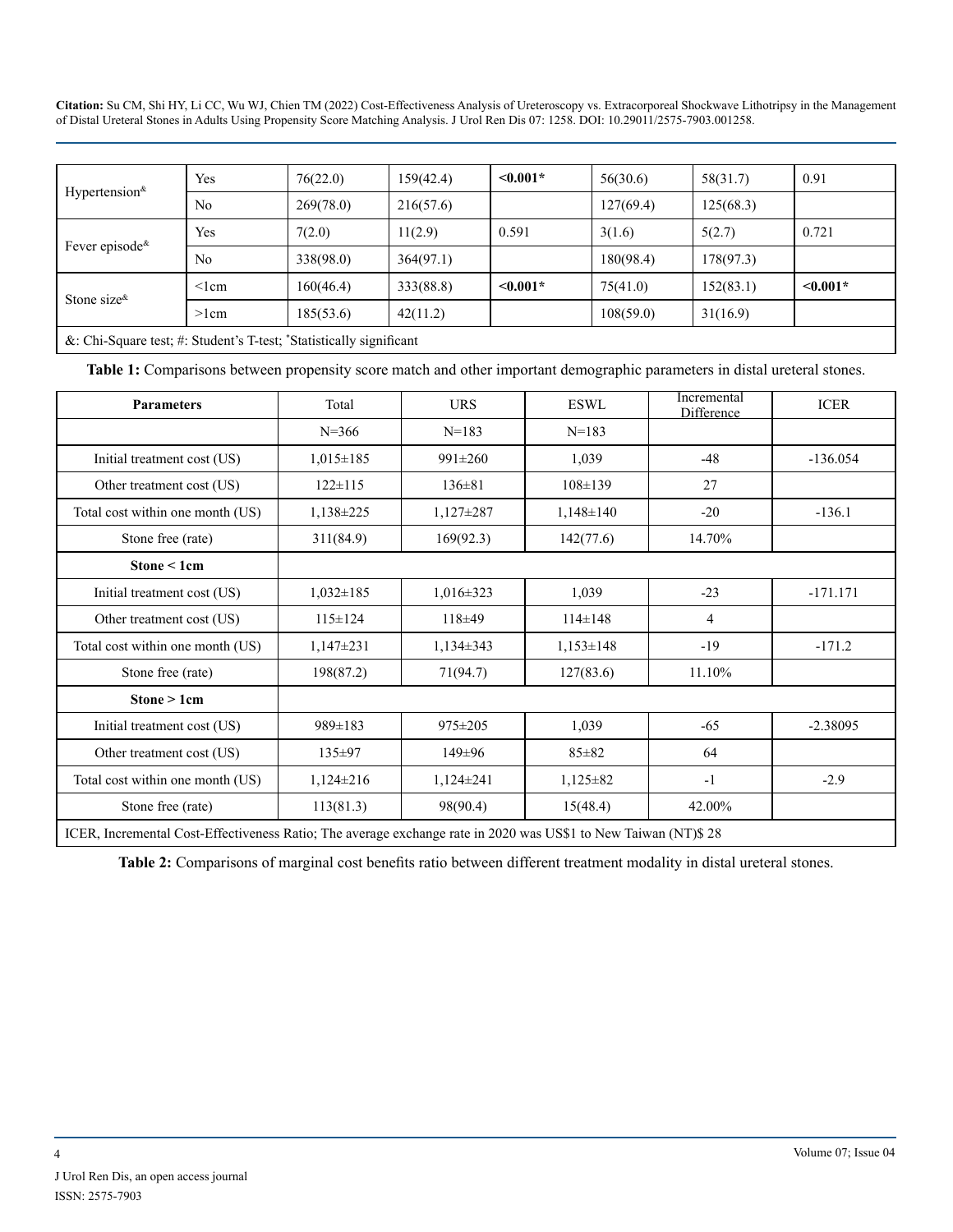

**Figure 1:** Patient enrollment for patients with distal ureteral stone underwent either Extracorporeal Shockwave Lithotripsy (ESWL) or Ureteroscopy (URS).



Figure 2: The decision tree with initial branches.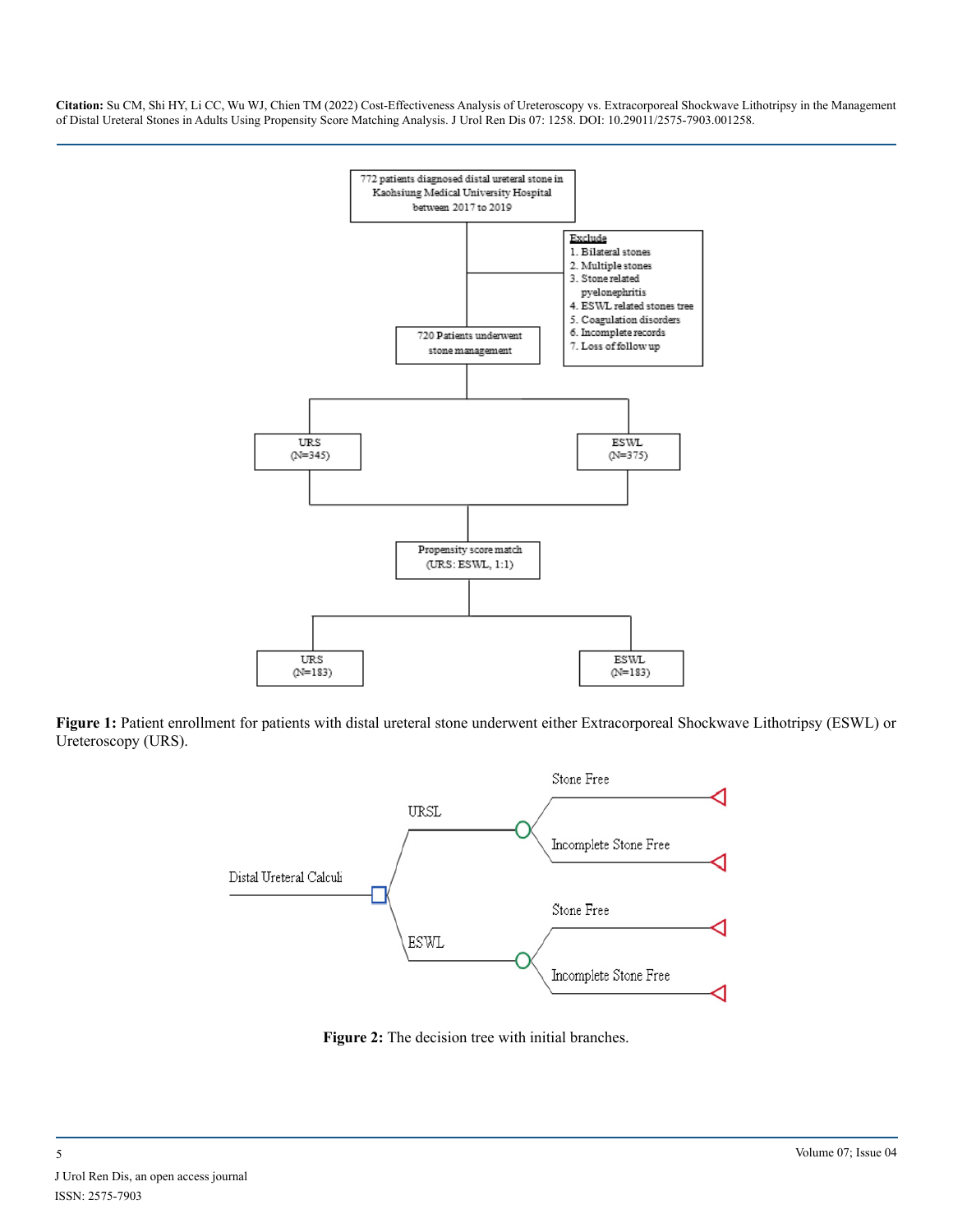

**Supplementary Figure 1:** Scatter plots from the Monte Carlo simulation.



**Supplementary Figure 2:** The Tornado diagram.

# **Discussion**

Most ureter stones were amenable for either URS or ESWL. Considering that the health resources are already maximum, the treatment for stone diseases should be selected because of costeffectiveness. The first meta-analysis [8] showed that URS seems to be more cost-effective for treating all sizes of stones. However, limited evidence suggests that URS is less expensive than ESWL due to a lack of standardization. Furthermore, the Cochrane database [10] included seven RCTs showing that stone-free rates were lower in patients who underwent ESWL. However, retreatment rates were lower in the URS group. Thus, URS achieves a greater stone-free rate but with a higher complication rate and a longer hospital stay than ESWL. The cost-effectiveness study comparing URS and ESWL was still limited. The cost can be different

among the different countries. The equipment purchase price, maintenance cost, and repair cost were also of great difference. Furthermore, Patel et al. [11] showed that socioeconomic status impacts the urolithiasis surgical management, underscoring disparity recognition importance in endourologic care and ensuring appropriate surgical care regardless of socioeconomic status. The different insurance systems also impact treatment choices. Moreover, private insurance payers were more likely to undergo ESWL than public insurance payers. The heterogeneity of data makes the comparison for cost-effectiveness from URS and ESWL difficult. Another issue for cost-effectiveness when dealing with stone diseases is the stone burden. For stone size  $>1$  cm, URS seems to be more cost-effective and ESWL was viewed as a treatment choice in patients with stone size <1 cm in some reports [12-17]. Also, some reports suggested that ESWL should remain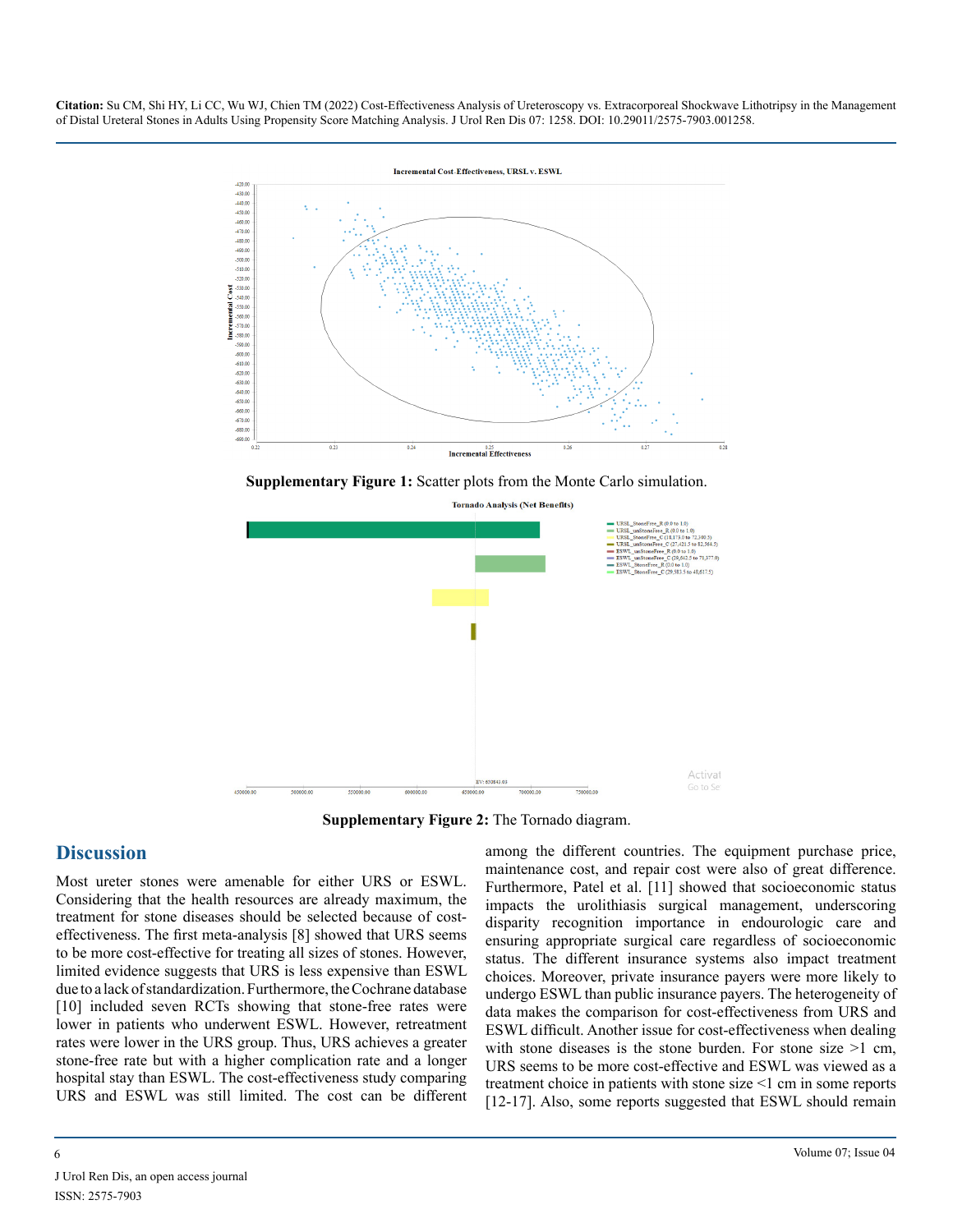| <b>Study</b>           | <b>Nation</b> | <b>Total</b> | <b>ESWL</b> | <b>URSL</b> | <b>Cost effectiveness</b> |
|------------------------|---------------|--------------|-------------|-------------|---------------------------|
| Huang et al. 2009 [18] | Taiwan        | 448          | 360         | 88          | <b>URS</b>                |
| Salem et al. 2009 [12] | Egypt         | 200          | 100         | 100         | $>1$ cm URS, $<1$ cm ESWL |
| Verze et al. 2010 [13] | Italy         | 273          | 137         | 136         | $>1$ cm URS, $<1$ cm ESWL |
| Zhang et al. 2011 [15] | China         | 526          | 257         | 269         | <b>ESWL</b>               |
| Cone et al. 2014 [19]  | <b>USA</b>    | 158          | 78          | 80          | <b>URS</b>                |
| Cui et al. 2014 [16]   | China         | 160          | 80          | 80          | <b>ESWL</b>               |
| Kumar et al. 2015 [14] | India         | 180          | 90          | 90          | $>1$ cm URS, $<1$ cm ESWL |
| Budia et al. 2016 [17] | Spain         | 180          | 95          | 85          | <b>ESWL</b>               |
| Cone et al. 2017 [20]  | <b>USA</b>    | 113          | 51          | 62          | <b>URS</b>                |
| Current study          | Taiwan        | 366          | 183         | 183         | <b>URS</b>                |

the first-line therapy for all ureteral stones [15-17]. Consequently, URS was more cost-effective than ESWL for ureteral stone treatment irrespective of stone size [8, 18-20] (Table 3).

**Table 3:** Collected reports of cost-effectiveness study within 10 years.

Several factors influence decision-making when dealing with ureteral stones. For example, gender-based differences may exist in underlying urinary risk factors, presentation, and treatment response [21]. Other operation fields demonstrated that gender might influence patient selection for interventions, especially when multiple treatment options exist [22]. However, such diversity in surgical choice has not been identified in ureteral calculi. In this series, before the propensity score matching, over 60% of women choose URS for first-line therapy. Women were reported [21] to have a higher preponderance of infection-related stone, sometimes concomitant infection, needing more urgent intervention. Thus, the gender impact of decision-making biases should not be underestimated when assessing cost-effectiveness. Another important reason is the estimations of the successful ESWL rate.

The failure of the ESWL results in an increase in medical costs and complications (e.g., acute kidney injury, hematuria, and obstructive symptoms). Therefore, evaluating the clinical outcome predictors of ESWL is important. Higher abdominal fat quantities, especially visceral fat, were previously shown to be associated with a lower calculus-free rate following ESWL treatment [23]. URS in obese and overweight patients is an acceptable treatment modality, with success rates similar to non-obese patients [24]. The raw data of this study showed that obese patients were prone to undergo URS than ESWL. Therefore, adjusting these confounding factors may reveal the true cost-effectiveness of treating ureteral calculi. Patients with hypertension and diabetes were significantly different from those without it. In the last two decades, the current urinary stone treatment trends are increasing for URS and decreasing for ESWL and open surgery [25]. Patients with hypertension have a higher rate of using ESWL than URS. The data regarding whether ESWL is associated with a long-term elevation in blood pressure were controversial. Some reports still demonstrated an association between nephrolithiasis patients treated with ESWL and subsequent hypertension diagnosis [26,27]. Patients who undergo ESWL may need regular blood pressure follow-up. Doctors performed more URS in diabetic patients compared with those without it. A population-based study suggested that diabetes is associated with stone disease, and diabetes may be a factor in the development of uric acid stones [28]. Due to its radiolucent properties, undergoing more URS is reasonable for patients. Thus, no report compared the cost-effectiveness of URS and ESWL in adjusting to these confounding factors.

URS is a cost-effective strategy compared with ESWL after adjusting to the confounding factors in patients with distal ureteral stones, irrespective of stone size. Further studies are needed to determine patients' preferences and help doctors make personalized decisions when dealing with ureteric stone diseases. This study has several limitations. First, this was a retrospective analysis. As with most retrospective studies, data may be subject to incomplete, missing, or inaccurate reporting of events. Second, other predisposing factors (e.g., smoking, family history, and dietary habits) were not adjusted in this study. Third, selection bias may occur during the identification of the study population. Despite these limitations, this is the first study based on propensity score matching analysis in the world.

## **References**

- **1.** [Moe OW, Pearle MS, Sakhaee K \(2011\) Pharmacotherapy of](https://www.kidney-international.org/article/S0085-2538(15)54814-X/fulltext)  [urolithiasis: evidence from clinical trials.](https://www.kidney-international.org/article/S0085-2538(15)54814-X/fulltext) Kidney Int 79: 385-392.
- **2.** [Antonelli JA, Maalouf NM, Pearle MS, Lotan Y \(2014\) Use of the](https://pubmed.ncbi.nlm.nih.gov/25015037/)  [National Health and Nutrition Examination Survey to calculate the](https://pubmed.ncbi.nlm.nih.gov/25015037/)  [impact of obesity and diabetes on cost and prevalence of urolithiasis](https://pubmed.ncbi.nlm.nih.gov/25015037/)  in 2030. [Eur Urol 66: 724-729.](https://pubmed.ncbi.nlm.nih.gov/25015037/)